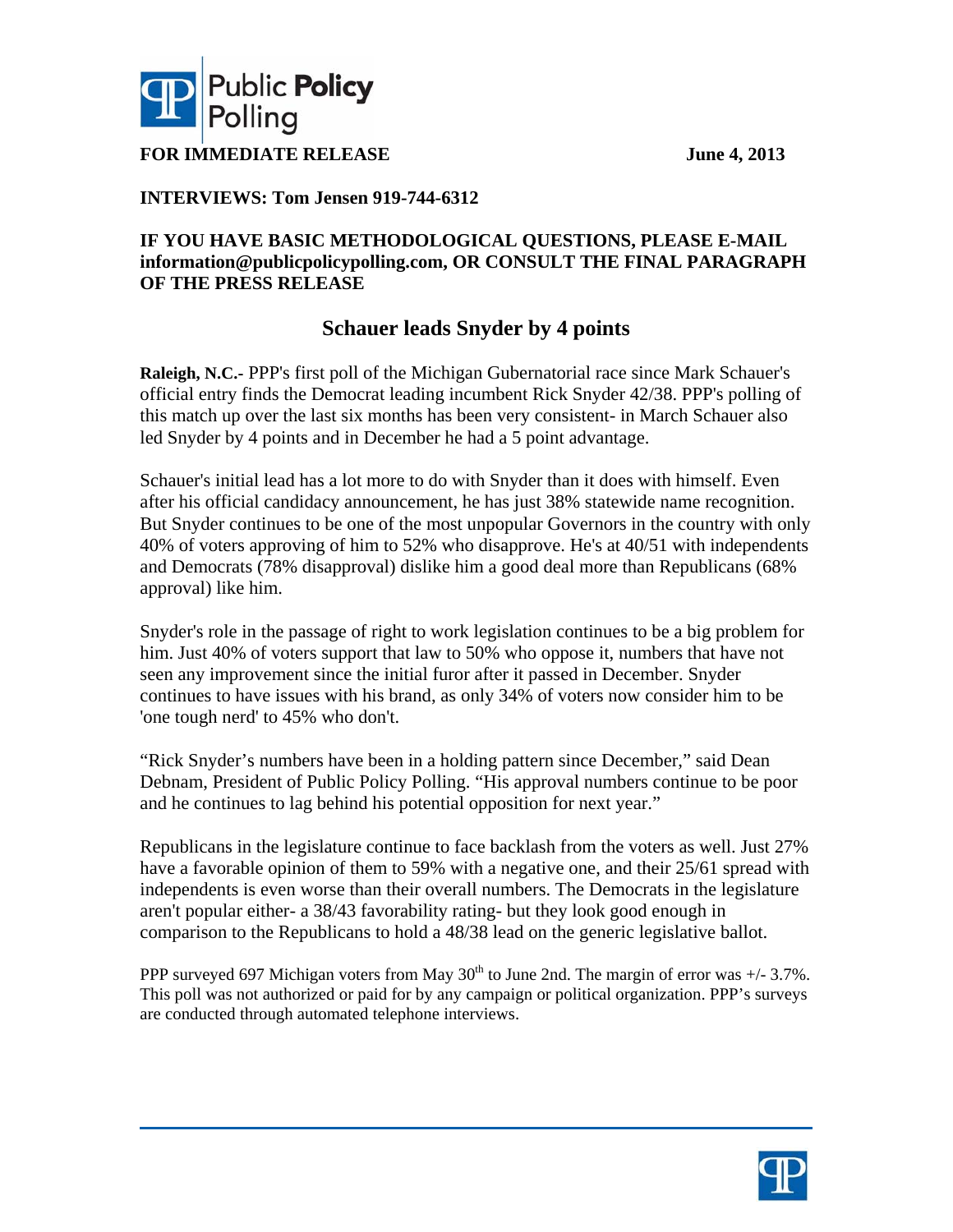

# **Michigan Survey Results**

| Q1 | Do you approve or disapprove of Governor<br>Rick Snyder's job performance?                                                  |  |
|----|-----------------------------------------------------------------------------------------------------------------------------|--|
|    |                                                                                                                             |  |
|    |                                                                                                                             |  |
|    |                                                                                                                             |  |
| Q2 | Do you have a favorable or unfavorable opinion<br>of Mark Schauer?                                                          |  |
|    |                                                                                                                             |  |
|    |                                                                                                                             |  |
|    |                                                                                                                             |  |
| Q3 | If the candidates for Governor in 2014 were<br>Republican Rick Snyder and Democrat Mark<br>Schauer, who would you vote for? |  |
|    |                                                                                                                             |  |
|    |                                                                                                                             |  |
|    |                                                                                                                             |  |
| Q4 | Do you support or oppose the right-to-work<br>legislation passed in Michigan late last year?                                |  |
|    |                                                                                                                             |  |
|    |                                                                                                                             |  |
|    |                                                                                                                             |  |
| Q5 | Do you have a favorable or unfavorable opinion<br>of the Democrats in the Michigan legislature?                             |  |
|    |                                                                                                                             |  |
|    |                                                                                                                             |  |
|    |                                                                                                                             |  |
| Q6 | Do you have a favorable or unfavorable opinion<br>of the Republicans in the Michigan legislature?                           |  |
|    |                                                                                                                             |  |
|    |                                                                                                                             |  |
|    |                                                                                                                             |  |
|    |                                                                                                                             |  |

| Q7  | Generally speaking, if there was an election for<br>the state legislature today, would you vote for<br>the Democratic or Republican candidate from<br>your district? |    |
|-----|----------------------------------------------------------------------------------------------------------------------------------------------------------------------|----|
|     |                                                                                                                                                                      |    |
|     |                                                                                                                                                                      |    |
|     |                                                                                                                                                                      |    |
| Q8  | Would you support or oppose raising the<br>minimum wage in Michigan to \$10 an hour?                                                                                 |    |
|     |                                                                                                                                                                      |    |
|     |                                                                                                                                                                      |    |
|     |                                                                                                                                                                      | 8% |
| Q9  | Do you consider Rick Snyder to be 'one tough<br>nerd,' or not?                                                                                                       |    |
|     | Consider him 'one tough nerd' 34%                                                                                                                                    |    |
|     |                                                                                                                                                                      |    |
|     |                                                                                                                                                                      |    |
|     | Q10 In the last presidential election, did you vote for<br>Barack Obama or Mitt Romney?                                                                              |    |
|     |                                                                                                                                                                      |    |
|     |                                                                                                                                                                      |    |
|     | Someone else/Don't remember  7%                                                                                                                                      |    |
| Q11 | Would you describe yourself as very liberal,<br>somewhat liberal, moderate, somewhat<br>conservative, or very conservative?                                          |    |
|     |                                                                                                                                                                      |    |
|     |                                                                                                                                                                      |    |
|     |                                                                                                                                                                      |    |
|     |                                                                                                                                                                      |    |
|     |                                                                                                                                                                      |    |
|     | Q12 If you are a woman, press 1. If a man, press 2.                                                                                                                  |    |
|     |                                                                                                                                                                      |    |
|     |                                                                                                                                                                      |    |

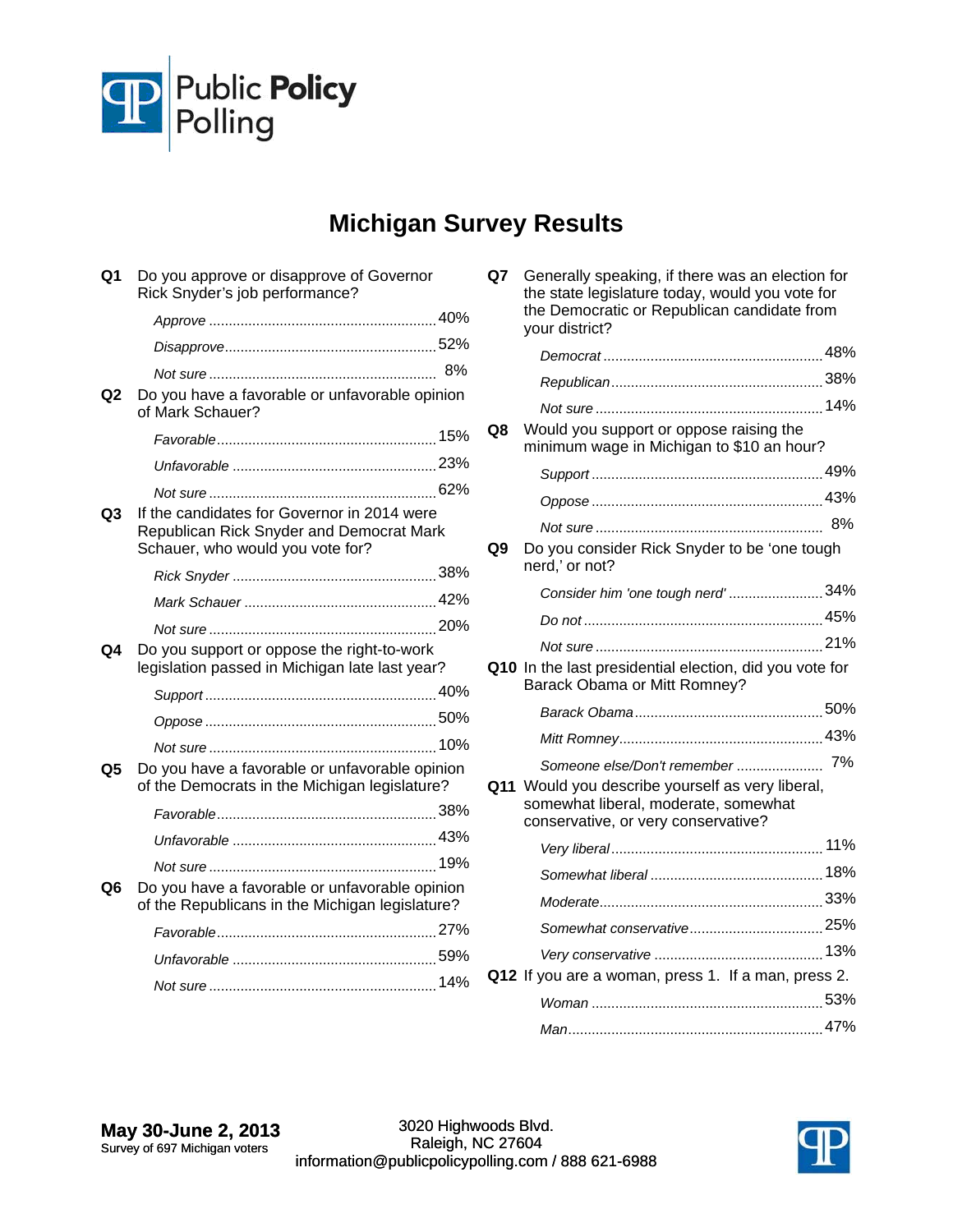

|  | Q13 If you are a Democrat, press 1. If a Republican,<br>press 2. If you are an independent or identify<br>with another party, press 3. |    |
|--|----------------------------------------------------------------------------------------------------------------------------------------|----|
|  |                                                                                                                                        |    |
|  |                                                                                                                                        |    |
|  |                                                                                                                                        |    |
|  | Q14 If you are white, press 1. If African-American,<br>press 2. If other, press 3.                                                     |    |
|  |                                                                                                                                        |    |
|  |                                                                                                                                        |    |
|  |                                                                                                                                        | 7% |

**Q15** If you are 18 to 29 years old, press 1. If 30 to 45 years old, press 2. If 46 to 65, press 3. If you are older than 65, press 4.

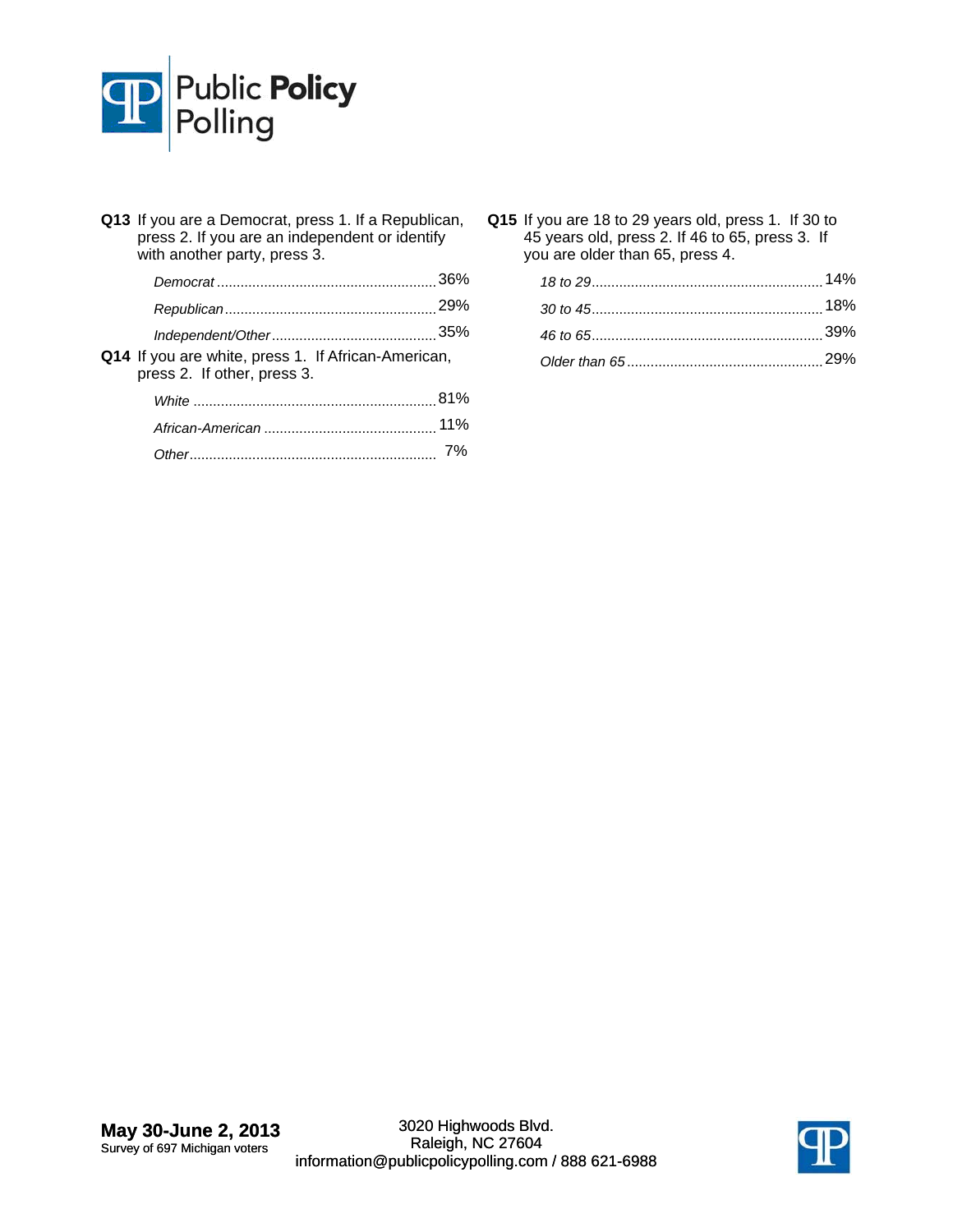

|                        |      | <b>2012 Vote</b> |              |                                     |
|------------------------|------|------------------|--------------|-------------------------------------|
|                        | Base | <b>Barack</b>    | Obama Romney | Mitt Someone else/Don't<br>remember |
| <b>Snyder Approval</b> |      |                  |              |                                     |
| Approve 40%            |      | 22%              | 64%          | 22%                                 |
| Disapprove 52%         |      | 72%              | 26%          | 69%                                 |
| Not sure               | 8%   | 6%               | 10%          | 9%                                  |

|                             |      | <b>2012 Vote</b> |              |                                     |  |
|-----------------------------|------|------------------|--------------|-------------------------------------|--|
|                             | Base | Barack I         | Obama Romney | Mitt Someone else/Don't<br>remember |  |
| <b>Schauer Favorability</b> |      |                  |              |                                     |  |
| Favorable 15%               |      | 20%              | 11%          | 8%                                  |  |
| Unfavorable   23%           |      | 22%              | 23%          | 25%                                 |  |
| Not sure 62%                |      | 58%              | 66%          | 67%                                 |  |

|                  |      | <b>2012 Vote</b> |              |                                     |  |
|------------------|------|------------------|--------------|-------------------------------------|--|
|                  | Base | Barack           | Obama Romney | Mitt Someone else/Don't<br>remember |  |
| Snyder/Schauer   |      |                  |              |                                     |  |
| Rick Snyder 38%  |      | 13%              | 69%          | 23%                                 |  |
| Mark Schauer 42% |      | 67%              | 15%          | 25%                                 |  |
| Not sure 20%     |      | 20%              | 15%          | 52%                                 |  |

|                                            |      |        | <b>2012 Vote</b> |                                     |  |
|--------------------------------------------|------|--------|------------------|-------------------------------------|--|
|                                            | Base | Barack | Obama Romney     | Mitt Someone else/Don't<br>remember |  |
| Support/Oppose<br><b>Right to Work Law</b> |      |        |                  |                                     |  |
| Support                                    | 40%  | 19%    | 65%              | 38%                                 |  |
| <b>Oppose</b>                              | 50%  | 72%    | 24%              | 43%                                 |  |
| Not sure                                   | 10%  | 8%     | 11%              | 19%                                 |  |

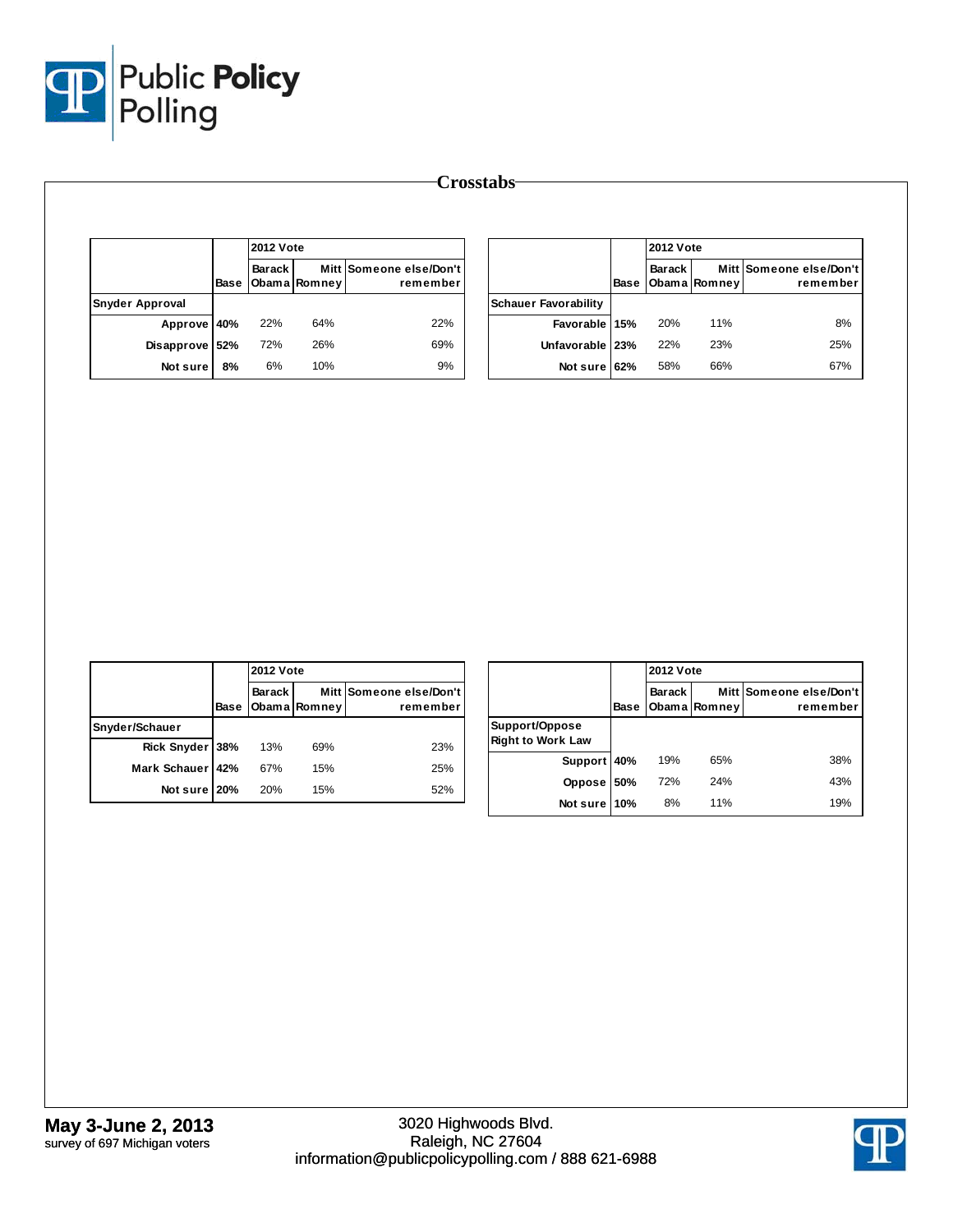

|                          | Base | <b>2012 Vote</b> |              |                                     |  |  |
|--------------------------|------|------------------|--------------|-------------------------------------|--|--|
|                          |      | <b>Barack</b>    | Obama Romney | Mitt Someone else/Don't<br>remember |  |  |
| Leg Dems<br>Favorability |      |                  |              |                                     |  |  |
| Favorable 38%            |      | 67%              | 4%           | 21%                                 |  |  |
| Unfavorable 43%          |      | 17%              | 73%          | 62%                                 |  |  |
| Not sure 19%             |      | 17%              | 22%          | 17%                                 |  |  |

|                      |      | <b>2012 Vote</b> |              |                                     |  |
|----------------------|------|------------------|--------------|-------------------------------------|--|
|                      | Base | Barack I         | Obama Romney | Mitt Someone else/Don't<br>remember |  |
| Leg GOP Favorability |      |                  |              |                                     |  |
| Favorable 27%        |      | 11%              | 49%          | 15%                                 |  |
| Unfavorable          | 59%  | 79%              | 32%          | 64%                                 |  |
| Not sure 14%         |      | 9%               | 20%          | 20%                                 |  |

|                     |      |          | <b>2012 Vote</b> |                                     |  |  |
|---------------------|------|----------|------------------|-------------------------------------|--|--|
|                     | Base | Barack I | Obama Romney     | Mitt Someone else/Don't<br>remember |  |  |
| Generic Leg. Ballot |      |          |                  |                                     |  |  |
| Democrat 48%        |      | 81%      | 11%              | 22%                                 |  |  |
| Republican          | 38%  | 7%       | 76%              | 38%                                 |  |  |
| Not sure 14%        |      | 12%      | 13%              | 40%                                 |  |  |

|                                      |      |        | <b>2012 Vote</b> |                                     |  |
|--------------------------------------|------|--------|------------------|-------------------------------------|--|
|                                      | Base | Barack | Obama Romney     | Mitt Someone else/Don't<br>remember |  |
| Support/Oppose<br>\$10/hr. Min. Wage |      |        |                  |                                     |  |
| <b>Support</b>                       | 49%  | 69%    | 26%              | 44%                                 |  |
| Oppose                               | 43%  | 24%    | 67%              | 40%                                 |  |
| Not sure                             | 8%   | 7%     | 7%               | 16%                                 |  |

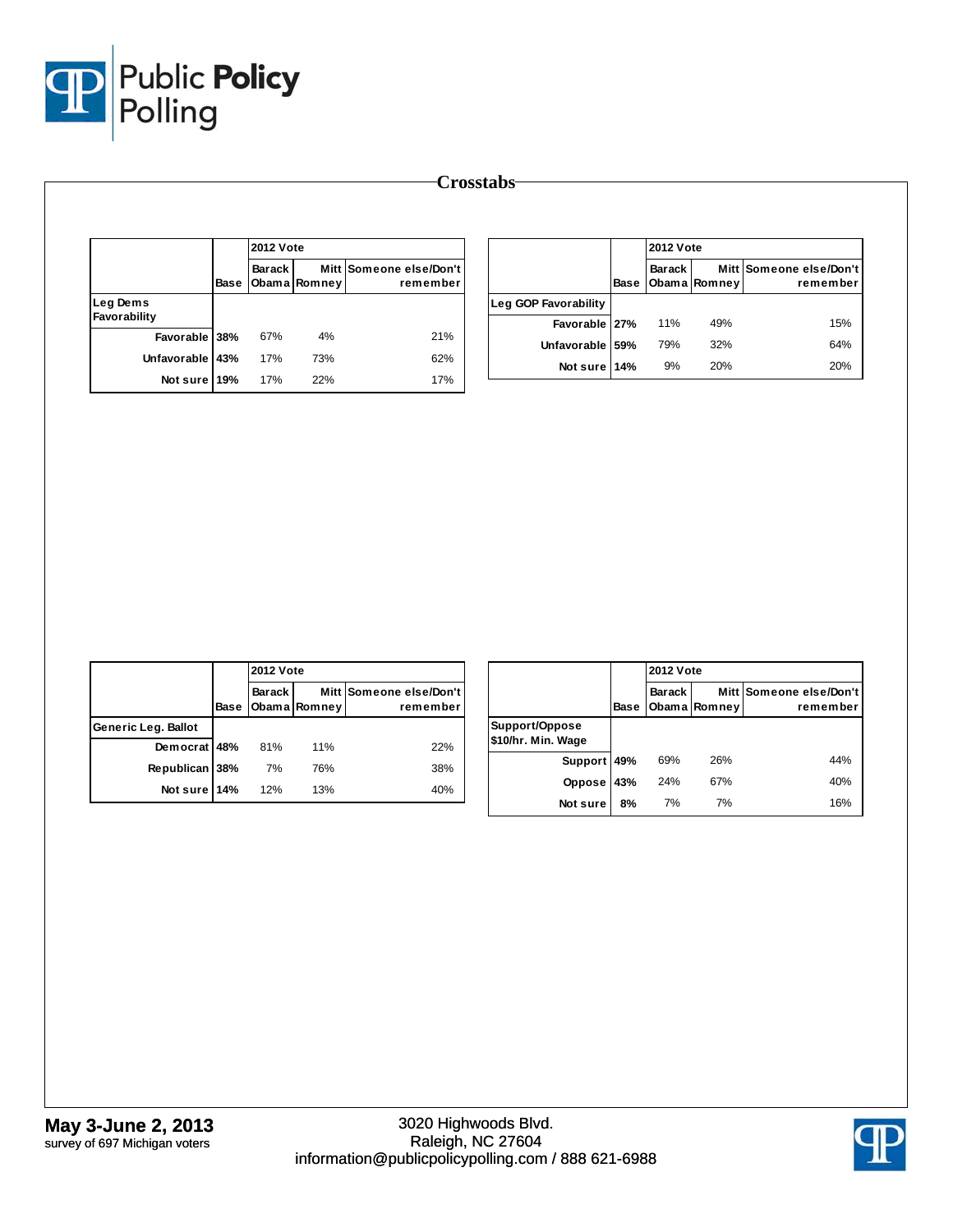

|                                      |      | <b>2012 Vote</b> |              |                                     |  |
|--------------------------------------|------|------------------|--------------|-------------------------------------|--|
|                                      | Base | <b>Barack</b>    | Obama Romney | Mitt Someone else/Don't<br>remember |  |
| Is Snyder 'One<br>Tough Nerd'?       |      |                  |              |                                     |  |
| Consider him 'one 34%<br>tough nerd' |      | 26%              | 48%          | 13%                                 |  |
| Do not 45%                           |      | 56%              | 30%          | 41%                                 |  |
| Not sure 21%                         |      | 18%              | 22%          | 45%                                 |  |

|                 |      | Ideology |               |     |                                                        |      |
|-----------------|------|----------|---------------|-----|--------------------------------------------------------|------|
|                 | Base | liberal  | Very Somewhat |     | Somewhat<br>liberal Moderate conservative conservative | Verv |
| Snyder Approval |      |          |               |     |                                                        |      |
| Approve 40%     |      | 21%      | 28%           | 30% | 60%                                                    | 56%  |
| Disapprove 52%  |      | 71%      | 69%           | 63% | 29%                                                    | 31%  |
| Not sure        | 8%   | 8%       | 4%            | 7%  | 11%                                                    | 13%  |

|                             |      |         | Ideology      |     |                                                        |      |  |  |
|-----------------------------|------|---------|---------------|-----|--------------------------------------------------------|------|--|--|
|                             | Base | liberal | Very Somewhat |     | Somewhat<br>liberal Moderate conservative conservative | Very |  |  |
| <b>Schauer Favorability</b> |      |         |               |     |                                                        |      |  |  |
| Favorable 15%               |      | 19%     | 20%           | 17% | 11%                                                    | 8%   |  |  |
| Unfavorable 23%             |      | 24%     | 23%           | 22% | 19%                                                    | 31%  |  |  |
| Not sure 62%                |      | 57%     | 57%           | 61% | 69%                                                    | 61%  |  |  |

|                  |      |         | <b>Ideology</b> |     |                                                        |      |  |  |
|------------------|------|---------|-----------------|-----|--------------------------------------------------------|------|--|--|
|                  | Base | liberal | Very Somewhat   |     | Somewhat<br>liberal Moderate conservative conservative | Very |  |  |
| Snyder/Schauer   |      |         |                 |     |                                                        |      |  |  |
| Rick Snyder 38%  |      | 13%     | 16%             | 30% | 59%                                                    | 71%  |  |  |
| Mark Schauer 42% |      | 70%     | 63%             | 44% | 25%                                                    | 15%  |  |  |
| Not sure 20%     |      | 17%     | 21%             | 27% | 16%                                                    | 14%  |  |  |

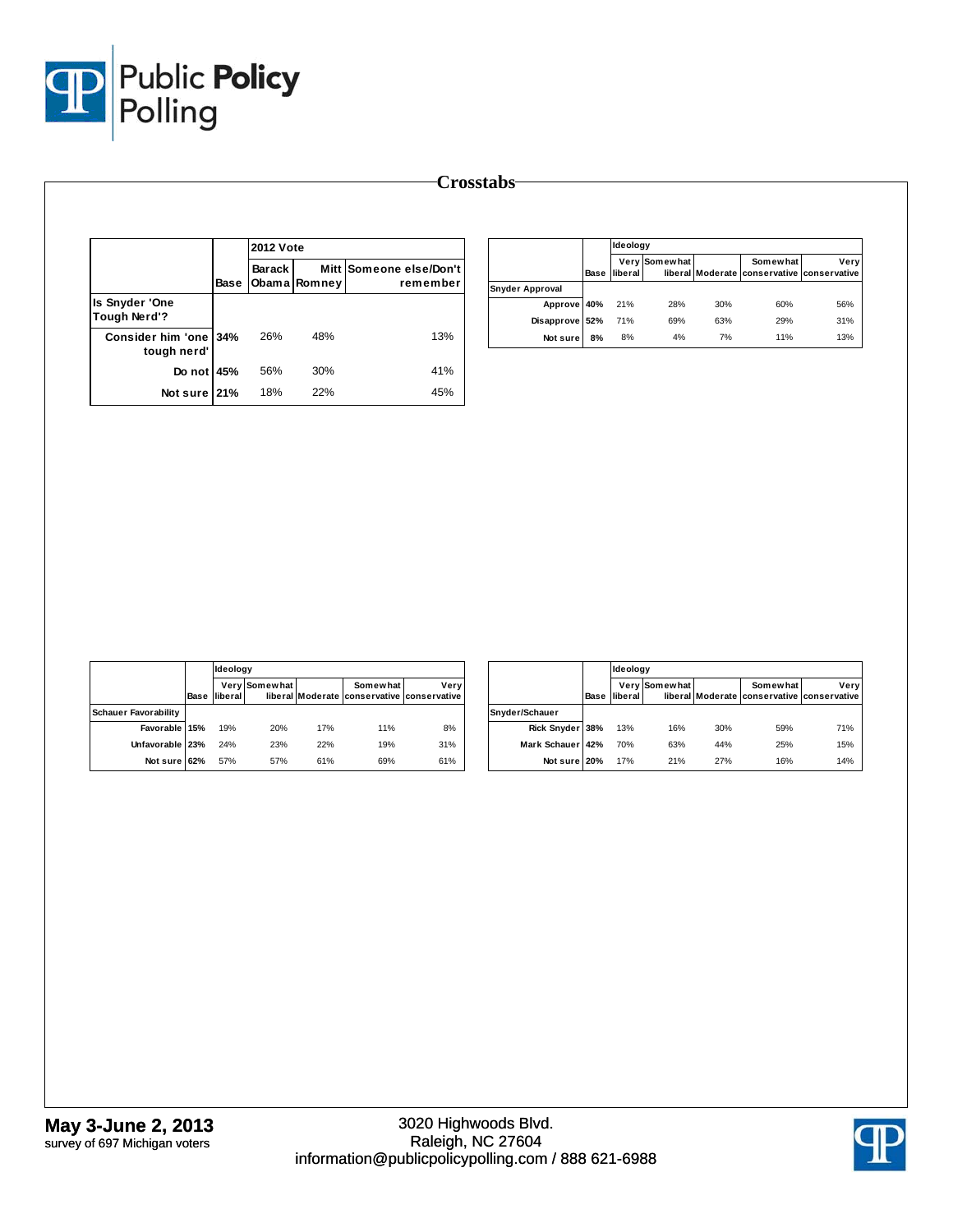

|                                            |      | Ideology |                      |     |                                                        |      |
|--------------------------------------------|------|----------|----------------------|-----|--------------------------------------------------------|------|
|                                            | Base | liberal  | <b>Verv Somewhat</b> |     | Somewhat<br>liberal Moderate conservative conservative | Verv |
| Support/Oppose<br><b>Right to Work Law</b> |      |          |                      |     |                                                        |      |
| Support 40%                                |      | 25%      | 21%                  | 28% | 60%                                                    | 73%  |
| Oppose 50%                                 |      | 63%      | 74%                  | 60% | 29%                                                    | 18%  |
| Not sure 10%                               |      | 12%      | 5%                   | 12% | 11%                                                    | 9%   |

|                          | Base | Ideology |               |     |                                                        |      |
|--------------------------|------|----------|---------------|-----|--------------------------------------------------------|------|
|                          |      | liberal  | Very Somewhat |     | Somewhat<br>liberal Moderate conservative conservative | Very |
| Leg Dems<br>Favorability |      |          |               |     |                                                        |      |
| Favorable 38%            |      | 64%      | 59%           | 44% | 18%                                                    | 8%   |
| Unfavorable              | 43%  | 11%      | 21%           | 35% | 63%                                                    | 85%  |
| Not sure                 | 19%  | 25%      | 20%           | 21% | 20%                                                    | 7%   |

|                      |      |                 | <b>Ideology</b> |     |                                                        |      |  |  |
|----------------------|------|-----------------|-----------------|-----|--------------------------------------------------------|------|--|--|
|                      | Base | <b>Iliberal</b> | Very Somewhat   |     | Somewhat<br>liberal Moderate conservative conservative | Very |  |  |
| Leg GOP Favorability |      |                 |                 |     |                                                        |      |  |  |
| Favorable 27%        |      | 12%             | 18%             | 17% | 38%                                                    | 57%  |  |  |
| Unfavorable 59%      |      | 70%             | 73%             | 63% | 48%                                                    | 36%  |  |  |
| Not sure 14%         |      | 18%             | 8%              | 19% | 14%                                                    | 7%   |  |  |

|                     |      |         | Ideology      |     |                                                        |      |  |  |
|---------------------|------|---------|---------------|-----|--------------------------------------------------------|------|--|--|
|                     | Base | liberal | Very Somewhat |     | Somewhat<br>liberal Moderate conservative conservative | Very |  |  |
| Generic Leg. Ballot |      |         |               |     |                                                        |      |  |  |
| Democrat 48%        |      | 76%     | 79%           | 57% | 22%                                                    | 8%   |  |  |
| Republican 38%      |      | 10%     | 15%           | 24% | 61%                                                    | 85%  |  |  |
| Not sure 14%        |      | 14%     | 6%            | 19% | 17%                                                    | 7%   |  |  |

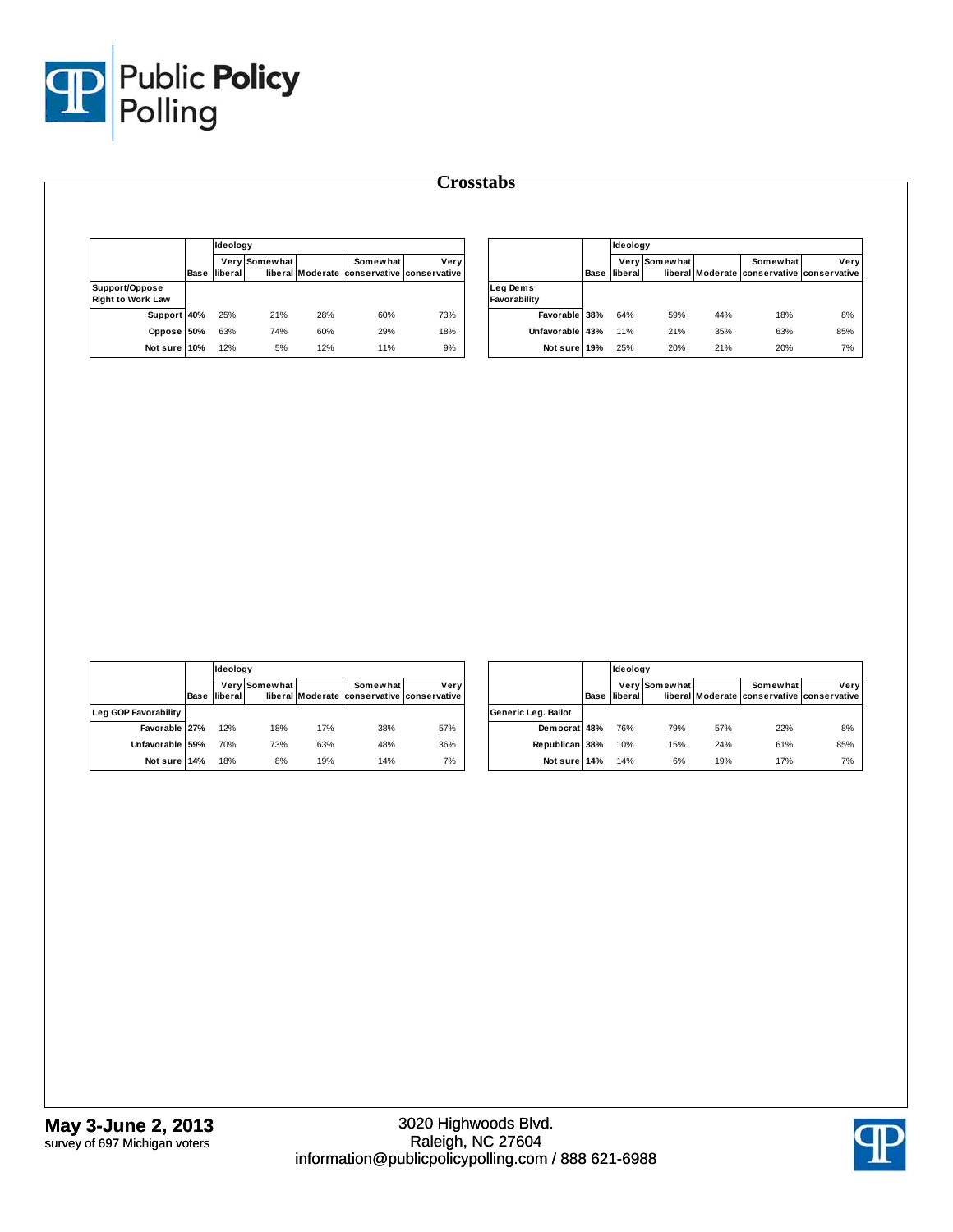

|                                      |      | Ideology |               |     |                                                        |      |
|--------------------------------------|------|----------|---------------|-----|--------------------------------------------------------|------|
|                                      | Base | lliberal | Very Somewhat |     | Somewhat<br>liberal Moderate conservative conservative | Very |
| Support/Oppose<br>\$10/hr. Min. Wage |      |          |               |     |                                                        |      |
| Support 49%                          |      | 74%      | 72%           | 57% | 23%                                                    | 29%  |
| <b>Oppose</b>                        | 43%  | 24%      | 24%           | 33% | 66%                                                    | 66%  |
| Not sure                             | 8%   | 2%       | 3%            | 10% | 11%                                                    | 5%   |

|                                      |      | Ideology |               |     |                                                        |      |
|--------------------------------------|------|----------|---------------|-----|--------------------------------------------------------|------|
|                                      | Base | liberal  | Very Somewhat |     | Somewhat<br>liberal Moderate conservative conservative | Very |
| Is Snyder 'One<br>Tough Nerd'?       |      |          |               |     |                                                        |      |
| Consider him 'one 34%<br>tough nerd' |      | 29%      | 28%           | 28% | 49%                                                    | 40%  |
| Do not I                             | 45%  | 55%      | 51%           | 50% | 30%                                                    | 38%  |
| Not sure 21%                         |      | 16%      | 21%           | 22% | 21%                                                    | 22%  |

|                        |     | Gender     |     |
|------------------------|-----|------------|-----|
|                        |     | Base Woman | Man |
| <b>Snyder Approval</b> |     |            |     |
| Approve 40%            |     | 37%        | 43% |
| Disapprove             | 52% | 55%        | 48% |
| Not sure               | 8%  | 8%         | 8%  |

|                             |             | Gender |     |
|-----------------------------|-------------|--------|-----|
|                             | <b>Base</b> | Woman  | Man |
| <b>Schauer Favorability</b> |             |        |     |
| Favorable 15%               |             | 13%    | 18% |
| Unfavorable   23%           |             | 20%    | 26% |
| Not sure                    | 62%         | 67%    | 56% |

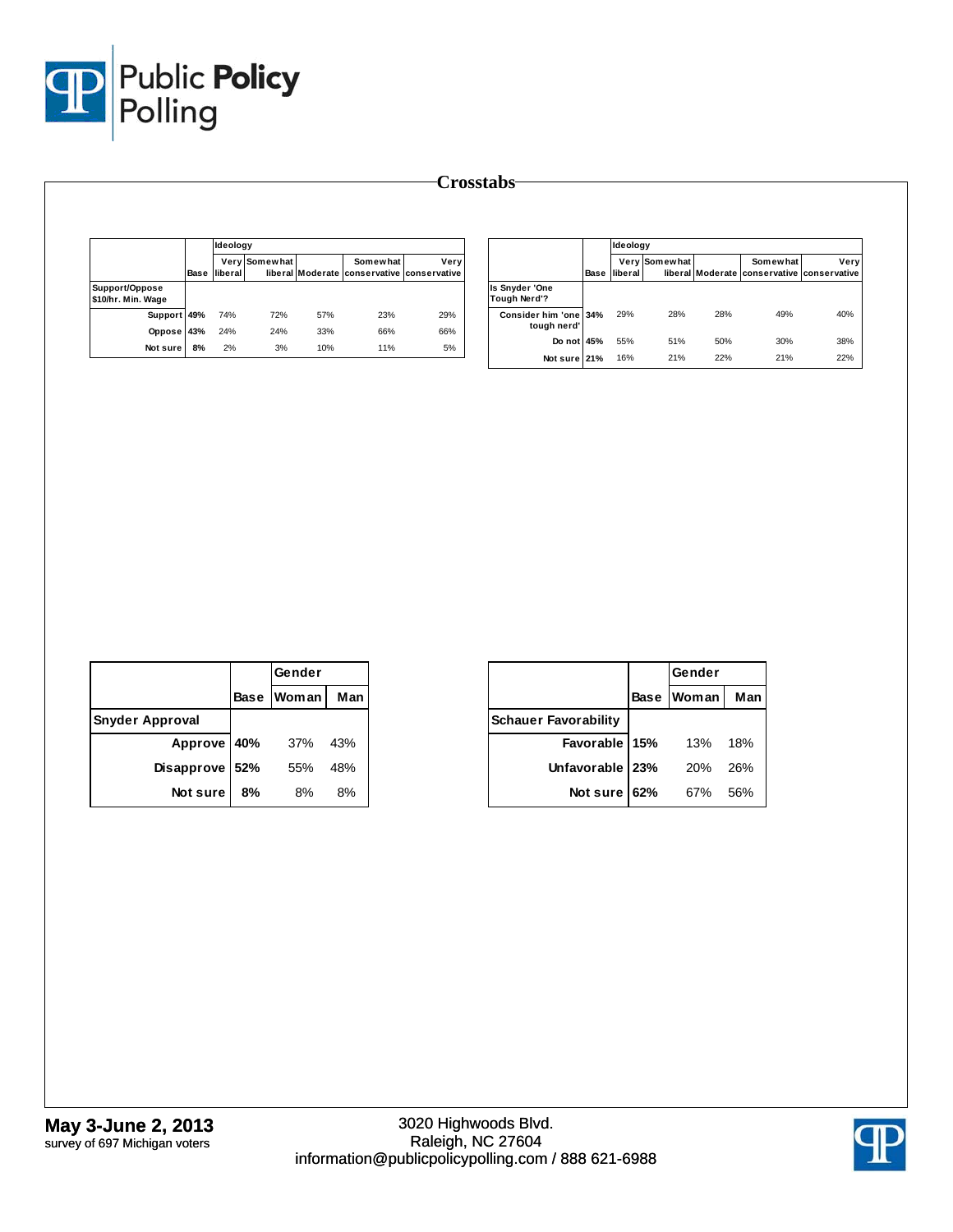

|                  |     | Gender            |     |
|------------------|-----|-------------------|-----|
|                  |     | <b>Base Woman</b> | Man |
| Snyder/Schauer   |     |                   |     |
| Rick Snyder 38%  |     | 35%               | 42% |
| Mark Schauer 42% |     | 43%               | 41% |
| Not sure         | 20% | 23%               | 18% |

|                                            |             | Gender       |     |
|--------------------------------------------|-------------|--------------|-----|
|                                            | <b>Base</b> | <b>Woman</b> | Man |
| Support/Oppose<br><b>Right to Work Law</b> |             |              |     |
| Support 40%                                |             | 37%          | 44% |
| Oppose 50%                                 |             | 50%          | 50% |
| Not sure                                   | 10%         | 13%          | 7%  |

|                          |             | Gender     |     |
|--------------------------|-------------|------------|-----|
|                          | <b>Base</b> | Woman      | Man |
| Leg Dems<br>Favorability |             |            |     |
| Favorable 38%            |             | 38%        | 37% |
| <b>Unfavorable</b>       | 43%         | 38%        | 48% |
| Not sure                 | 19%         | <b>24%</b> | 14% |

|                      |             | Gender |     |
|----------------------|-------------|--------|-----|
|                      | <b>Base</b> | Woman  | Man |
| Leg GOP Favorability |             |        |     |
| Favorable   27%      |             | 25%    | 30% |
| Unfavorable 59%      |             | 54%    | 63% |
| Not sure 14%         |             | 21%    | 7%  |

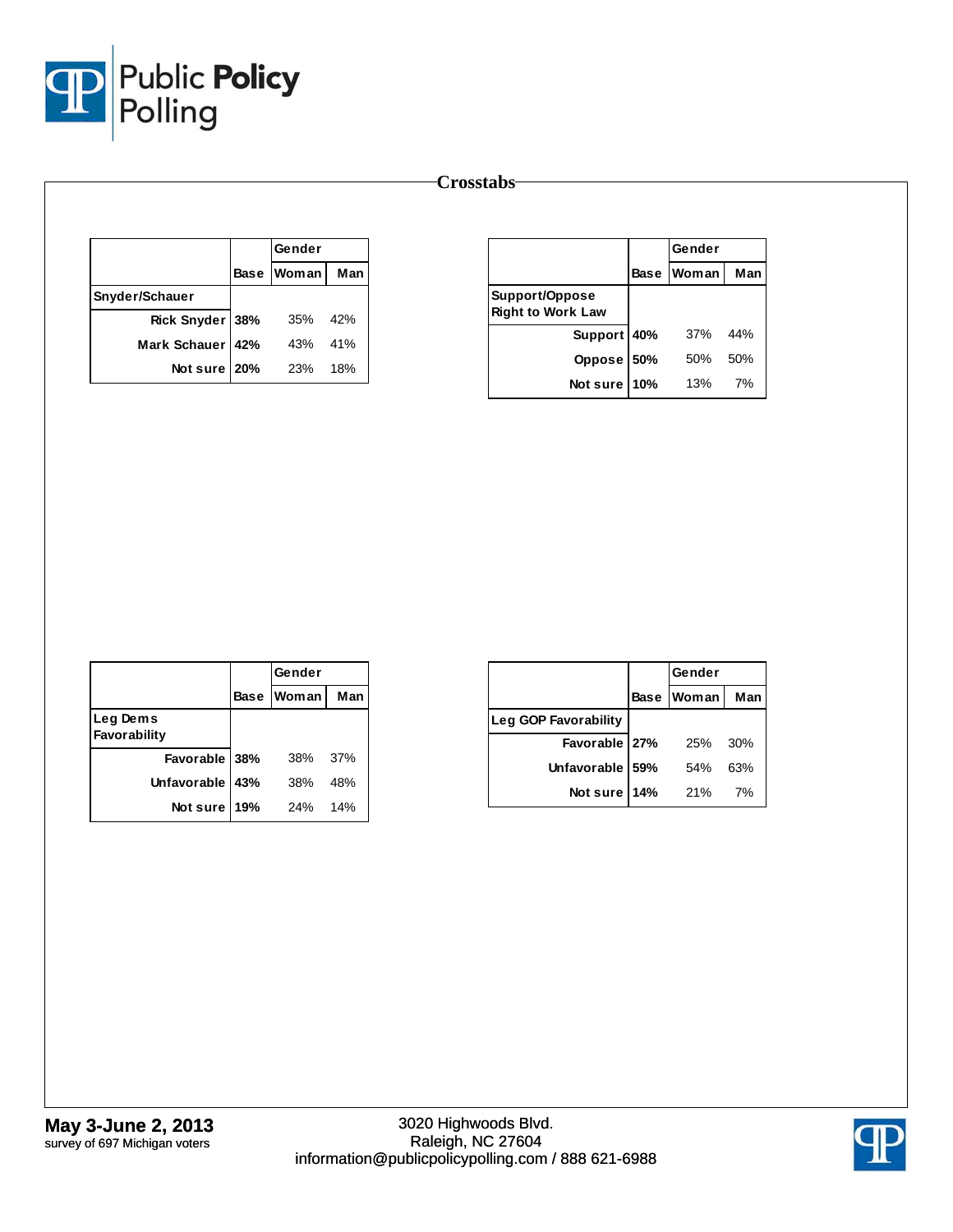

|                     | Gender     |     |
|---------------------|------------|-----|
|                     | Base Woman | Man |
| Generic Leg. Ballot |            |     |
| Democrat 48%        | 51%        | 46% |
| Republican 38%      | 33%        | 42% |
| Not sure 14%        | 17%        | 12% |

|                                      |             | Gender       |     |
|--------------------------------------|-------------|--------------|-----|
|                                      | <b>Base</b> | <b>Woman</b> | Man |
| Support/Oppose<br>\$10/hr. Min. Wage |             |              |     |
| Support 49%                          |             | 52%          | 47% |
| <b>Oppose</b>                        | 43%         | 39%          | 47% |
| Not sure                             | 8%          | 9%           | 6%  |

|                                         |     | Gender            |     |
|-----------------------------------------|-----|-------------------|-----|
|                                         |     | <b>Base Woman</b> | Man |
| Is Snyder 'One<br><b>Tough Nerd'?</b>   |     |                   |     |
| <b>Consider him 'one</b><br>tough nerd' | 34% | 36%               | 33% |
| Do not 45%                              |     | 40%               | 49% |
| Not sure                                | 21% | 24%               | 18% |

|                        |      | Party |     |                                       |
|------------------------|------|-------|-----|---------------------------------------|
|                        | Base |       |     | Democrat Republican Independent/Other |
| <b>Snyder Approval</b> |      |       |     |                                       |
| Approve 40%            |      | 18%   | 68% | 40%                                   |
| Disapprove 52%         |      | 78%   | 20% | 51%                                   |
| Not sure               | 8%   | 4%    | 12% | 9%                                    |

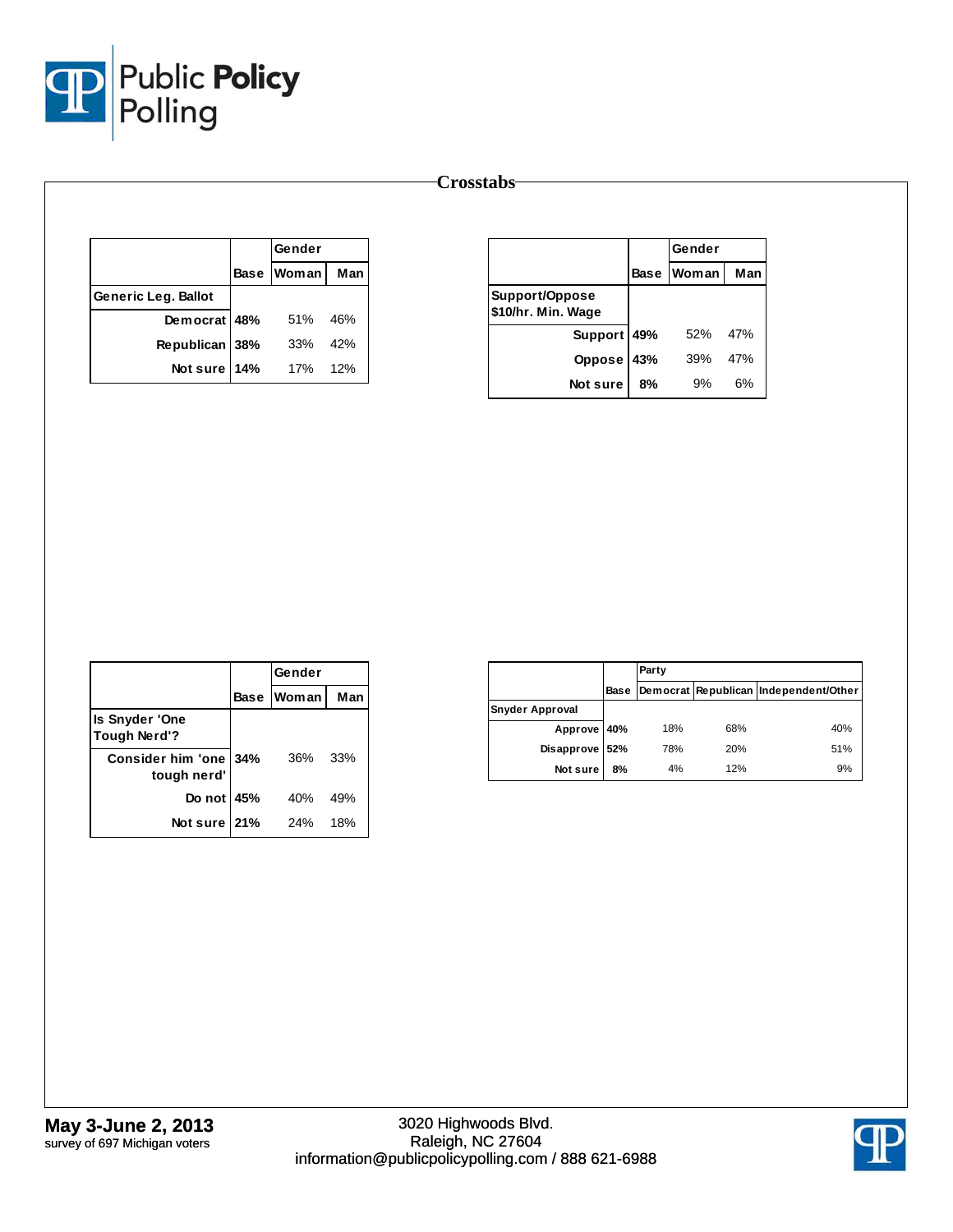

|                                            |             | Party |     |                                       |                          |      | Party |     |                                       |
|--------------------------------------------|-------------|-------|-----|---------------------------------------|--------------------------|------|-------|-----|---------------------------------------|
|                                            | Base        |       |     | Democrat Republican Independent/Other |                          | Base |       |     | Democrat Republican Independent/Other |
| <b>Schauer Favorability</b>                |             |       |     |                                       | Snyder/Schauer           |      |       |     |                                       |
| Favorable 15%                              |             | 17%   | 11% | 16%                                   | Rick Snyder 38%          |      | 10%   | 75% | 37%                                   |
| Unfavorable 23%                            |             | 22%   | 24% | 22%                                   | Mark Schauer 42%         |      | 68%   | 11% | 39%                                   |
| Not sure 62%                               |             | 60%   | 65% | 62%                                   | Not sure 20%             |      | 21%   | 14% | 24%                                   |
|                                            |             |       |     |                                       |                          |      |       |     |                                       |
|                                            |             |       |     |                                       |                          |      |       |     |                                       |
|                                            | <b>Base</b> | Party |     |                                       |                          | Base | Party |     |                                       |
| Support/Oppose<br><b>Right to Work Law</b> |             |       |     | Democrat Republican Independent/Other | Leg Dems<br>Favorability |      |       |     | Democrat Republican Independent/Other |
| Support 40%                                |             | 16%   | 70% | 41%                                   | Favorable 38%            |      | 72%   | 3%  | 27%                                   |
| Oppose 50%                                 |             | 74%   | 21% | 48%                                   | Unfavorable 43%          |      | 11%   | 82% | 48%                                   |

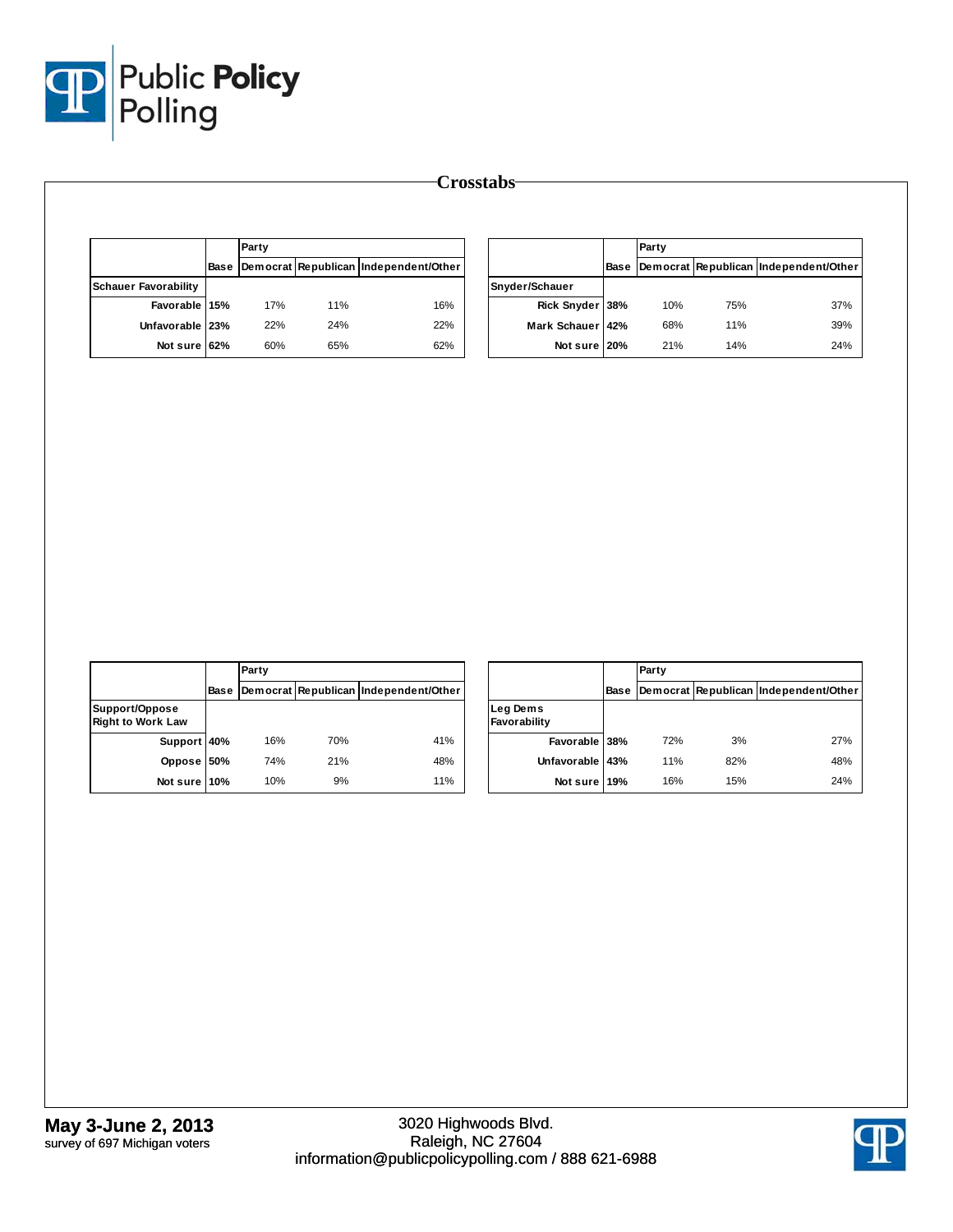

|                             |             | Party |     |                                       |                     | Party |     |                                            |  |
|-----------------------------|-------------|-------|-----|---------------------------------------|---------------------|-------|-----|--------------------------------------------|--|
|                             | <b>Base</b> |       |     | Democrat Republican Independent/Other |                     |       |     | Base Democrat Republican Independent/Other |  |
| <b>Leg GOP Favorability</b> |             |       |     |                                       | Generic Leg. Ballot |       |     |                                            |  |
| Favorable 27%               |             | 8%    | 58% | 25%                                   | Democrat 48%        | 89%   | 4%  | 37%                                        |  |
| Unfavorable 59%             |             | 77%   | 27% | 61%                                   | Republican 38%      | 4%    | 89% | 37%                                        |  |
| Not sure 14%                |             | 14%   | 15% | 14%                                   | Not sure 14%        | 7%    | 7%  | 26%                                        |  |

|                                      |      | Party |     |                                       |
|--------------------------------------|------|-------|-----|---------------------------------------|
|                                      | Base |       |     | Democrat Republican Independent/Other |
| Support/Oppose<br>\$10/hr. Min. Wage |      |       |     |                                       |
| Support 49%                          |      | 77%   | 23% | 39%                                   |
| Oppose                               | 43%  | 17%   | 72% | 49%                                   |
| Not sure                             | 8%   | 6%    | 4%  | 12%                                   |

|                                       |             | Party |     |                                       |
|---------------------------------------|-------------|-------|-----|---------------------------------------|
|                                       | <b>Base</b> |       |     | Democrat Republican Independent/Other |
| <b>Is Snyder 'One</b><br>Tough Nerd'? |             |       |     |                                       |
| Consider him 'one 34%<br>tough nerd'  |             | 24%   | 59% | 30%                                   |
| Do not 45%                            |             | 57%   | 26% | 45%                                   |
| Not sure 21%                          |             | 20%   | 15% | 26%                                   |

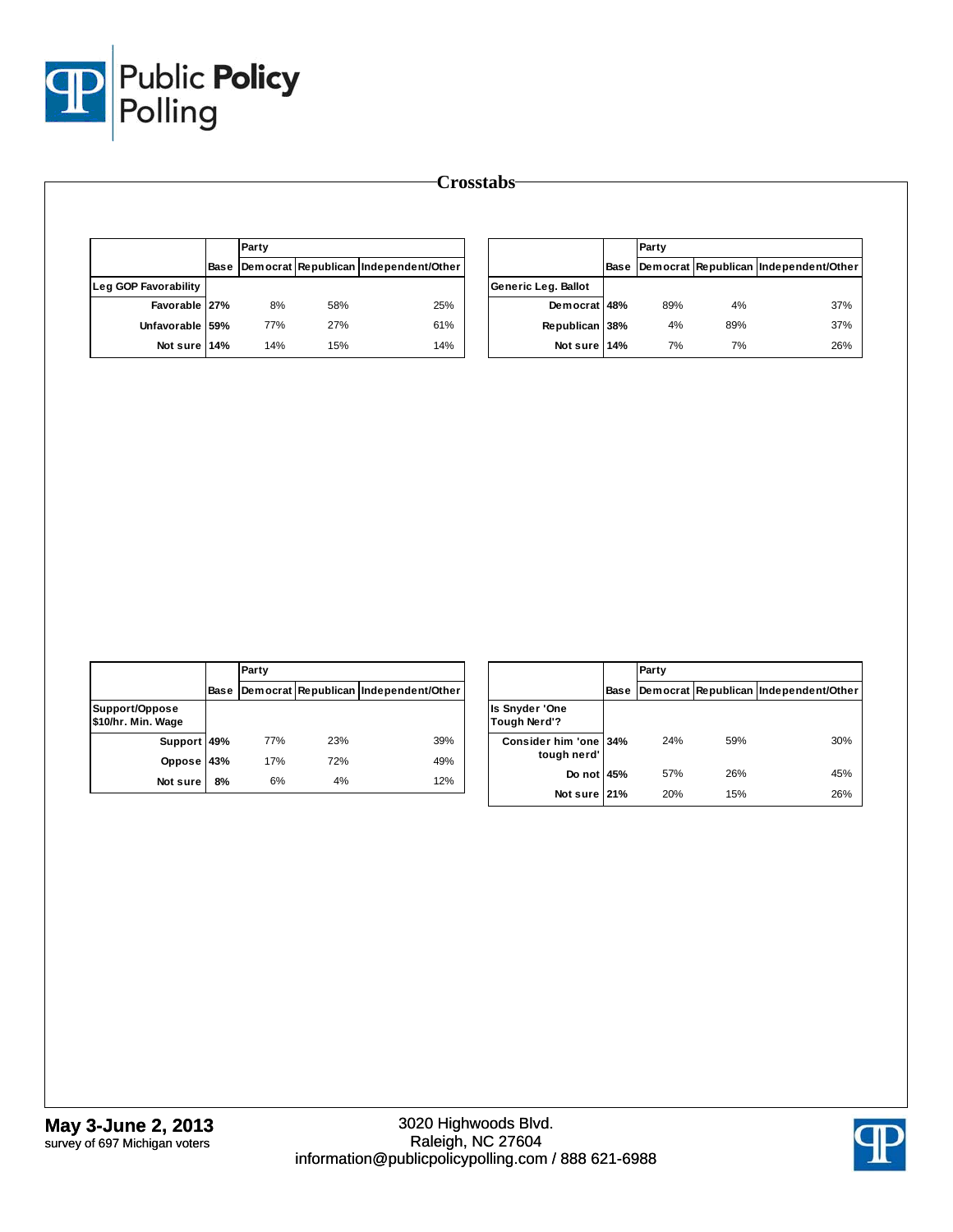

|                        |             | Race |                                  |     |                             |             | Race |                                  |     |  |
|------------------------|-------------|------|----------------------------------|-----|-----------------------------|-------------|------|----------------------------------|-----|--|
|                        | <b>Base</b> |      | African-<br>White American Other |     |                             | <b>Base</b> |      | African-<br>White American Other |     |  |
| <b>Snyder Approval</b> |             |      |                                  |     | <b>Schauer Favorability</b> |             |      |                                  |     |  |
| <b>Approve</b>         | 40%         | 43%  | 25%                              | 26% | <b>Favorable</b>            | 15%         | 15%  | 18%                              | 10% |  |
| <b>Disapprove</b>      | 52%         | 48%  | 68%                              | 69% | Unfavorable   23%           |             | 19%  | 39%                              | 44% |  |
| Not sure               | 8%          | 9%   | 7%                               | 6%  | Not sure 62%                |             | 66%  | 43%                              | 47% |  |

|                     |             | Race |                                  |     |
|---------------------|-------------|------|----------------------------------|-----|
|                     | <b>Base</b> |      | African-<br>White American Other |     |
| Snyder/Schauer      |             |      |                                  |     |
| Rick Snyder 38% 42% |             |      | 19%                              | 25% |
| Mark Schauer 142%   |             | 39%  | 58%                              | 48% |
| Not sure 20%        |             | 19%  | <b>23%</b>                       | 26% |

|                                            |             | Race |                                         |     |
|--------------------------------------------|-------------|------|-----------------------------------------|-----|
|                                            | <b>Base</b> |      | African-<br><b>White American Other</b> |     |
| Support/Oppose<br><b>Right to Work Law</b> |             |      |                                         |     |
| Support 40%                                |             | 42%  | 36%                                     | 28% |
| Oppose 50%                                 |             | 48%  | 56%                                     | 60% |
| Not sure 10%                               |             | 10%  | 9%                                      | 12% |

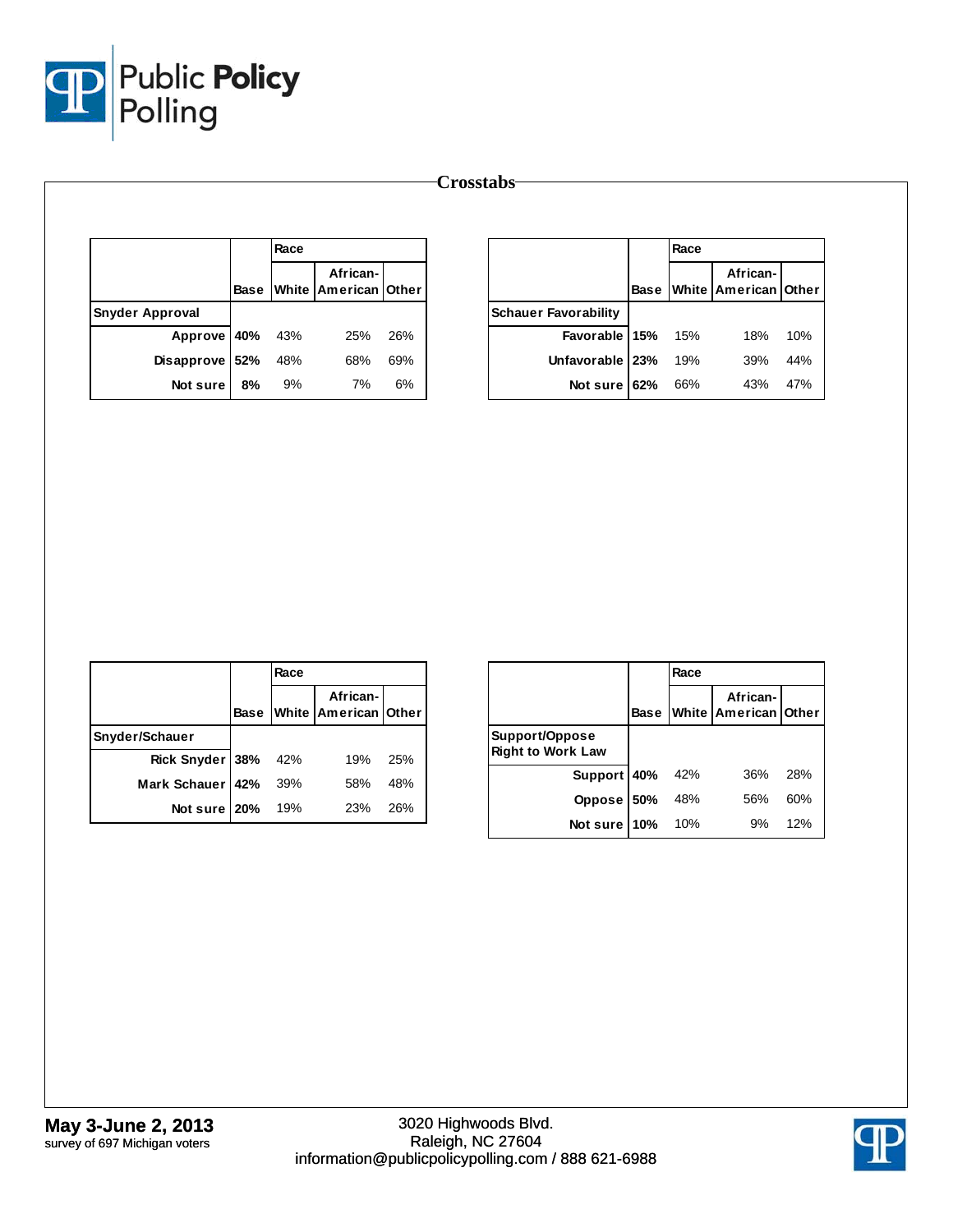

|                  | <b>Crosstabs</b> |      |                                              |     |                      |     |      |                                              |     |
|------------------|------------------|------|----------------------------------------------|-----|----------------------|-----|------|----------------------------------------------|-----|
|                  |                  |      |                                              |     |                      |     |      |                                              |     |
|                  |                  | Race |                                              |     |                      |     | Race |                                              |     |
|                  |                  |      | African-<br><b>Base White American Other</b> |     |                      |     |      | African-<br><b>Base White American Other</b> |     |
| Leg Dems         |                  |      |                                              |     | Leg GOP Favorability |     |      |                                              |     |
| Favorability     |                  |      |                                              |     | Favorable 27%        |     | 30%  | 20%                                          | 10% |
| <b>Favorable</b> | 38%              | 37%  | 38%                                          | 53% | Unfavorable 59%      |     | 57%  | 66%                                          | 62% |
| Unfavorable 43%  |                  | 45%  | 39%                                          | 22% | Not sure             | 14% | 13%  | 14%                                          | 29% |
| Not sure         | 19%              | 18%  | 23%                                          | 24% |                      |     |      |                                              |     |

|                            |             | Race |                                  |     |
|----------------------------|-------------|------|----------------------------------|-----|
|                            | <b>Base</b> |      | African-<br>White American Other |     |
| <b>Generic Leg. Ballot</b> |             |      |                                  |     |
| Democrat $48\%$ 46%        |             |      | 60%                              | 54% |
| Republican 38%             |             | 40%  | 32%                              | 20% |
| Not sure 14% 14%           |             |      | 8%                               | 26% |

|                                      |             | Race |                                  |     |
|--------------------------------------|-------------|------|----------------------------------|-----|
|                                      | <b>Base</b> |      | African-<br>White American Other |     |
| Support/Oppose<br>\$10/hr. Min. Wage |             |      |                                  |     |
| Support 49%                          |             | 49%  | 50%                              | 57% |
| <b>Oppose</b>                        | 43%         | 43%  | 45%                              | 34% |
| Not sure                             | 8%          | 8%   | 5%                               | 9%  |

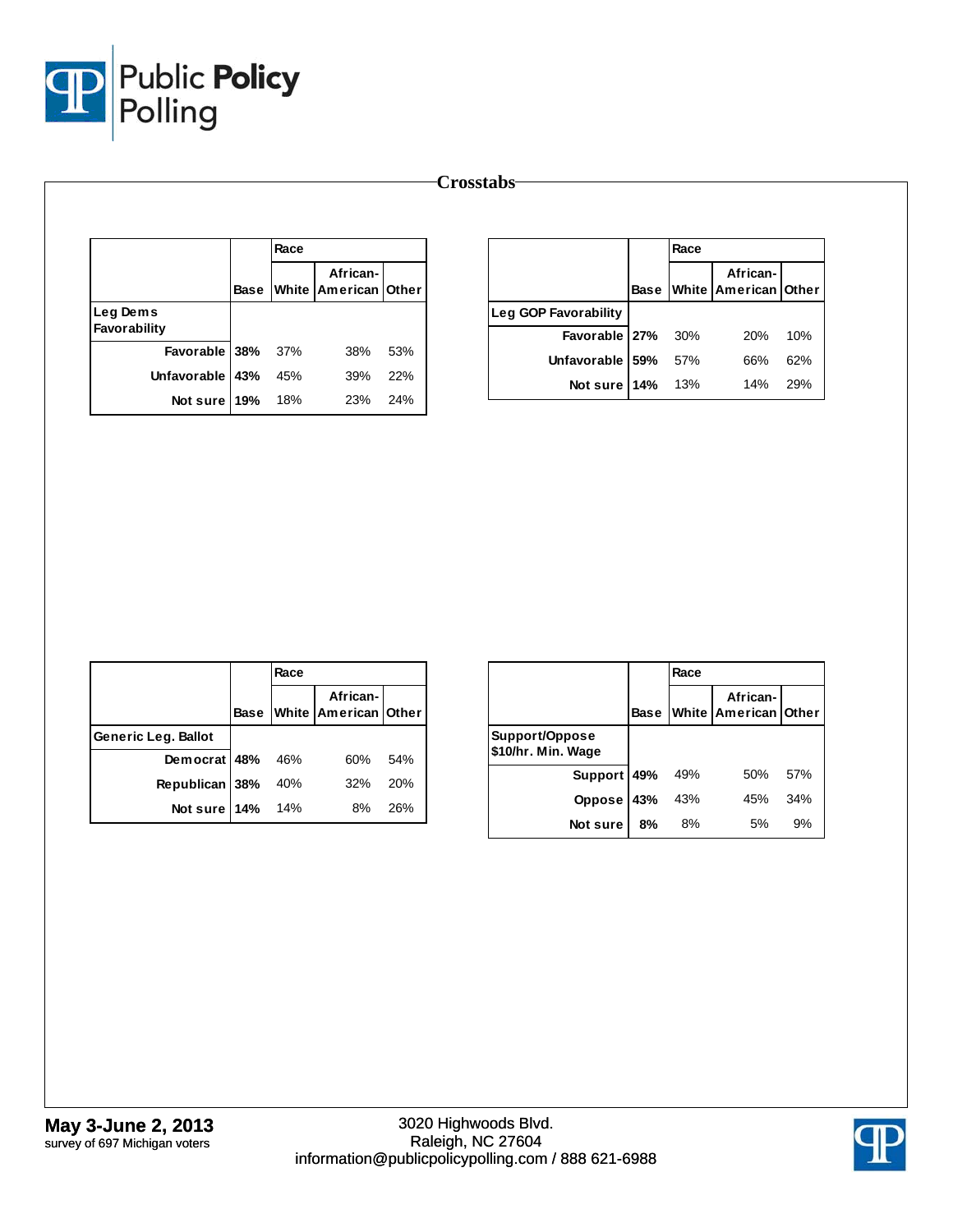

|                                      | Race |                                       |     |                                       |      | Age                    |               |       |                     |
|--------------------------------------|------|---------------------------------------|-----|---------------------------------------|------|------------------------|---------------|-------|---------------------|
|                                      |      | African-<br>Base White American Other |     |                                       | Base | 18 <sub>to</sub><br>29 | $30$ to<br>45 | 46 to | Older<br>65 than 65 |
| Is Snyder 'One<br>Tough Nerd'?       |      |                                       |     | <b>Snyder Approval</b><br>Approve 40% |      | 41%                    | 43%           | 37%   | 41%                 |
| Consider him 'one 34%<br>tough nerd' | 35%  | 39%                                   | 16% | Disapprove 52%                        |      | 56%                    | 46%           | 53%   | 52%                 |
| Do not 45%                           | 43%  | 42%                                   | 74% | Not sure                              | 8%   | 3%                     | 11%           | 10%   | 7%                  |
| Not sure 21%                         | 22%  | 19%                                   | 11% |                                       |      |                        |               |       |                     |

|                                  |      | Age |                            |                     |
|----------------------------------|------|-----|----------------------------|---------------------|
|                                  | Base |     | 18 to 30 to 46 to 29 45 65 | Older<br>65 than 65 |
| <b>Schauer Favorability</b>      |      |     |                            |                     |
| <b>Favorable 15%</b> 18% 12% 15% |      |     |                            | 16%                 |
| Unfavorable 23% 24% 22% 24%      |      |     |                            | 21%                 |
| Not sure 62% 59% 66% 61%         |      |     |                            | 63%                 |

|                              |             | Age |                            |                     |
|------------------------------|-------------|-----|----------------------------|---------------------|
|                              | <b>Base</b> |     | 18 to 30 to 46 to 29 45 65 | Older<br>65 than 65 |
| Snyder/Schauer               |             |     |                            |                     |
| Rick Snyder 38% 29% 42% 41%  |             |     |                            | 36%                 |
| Mark Schauer 42% 44% 42% 41% |             |     |                            | 41%                 |
| Not sure 20% 26% 17% 18%     |             |     |                            | 22%                 |

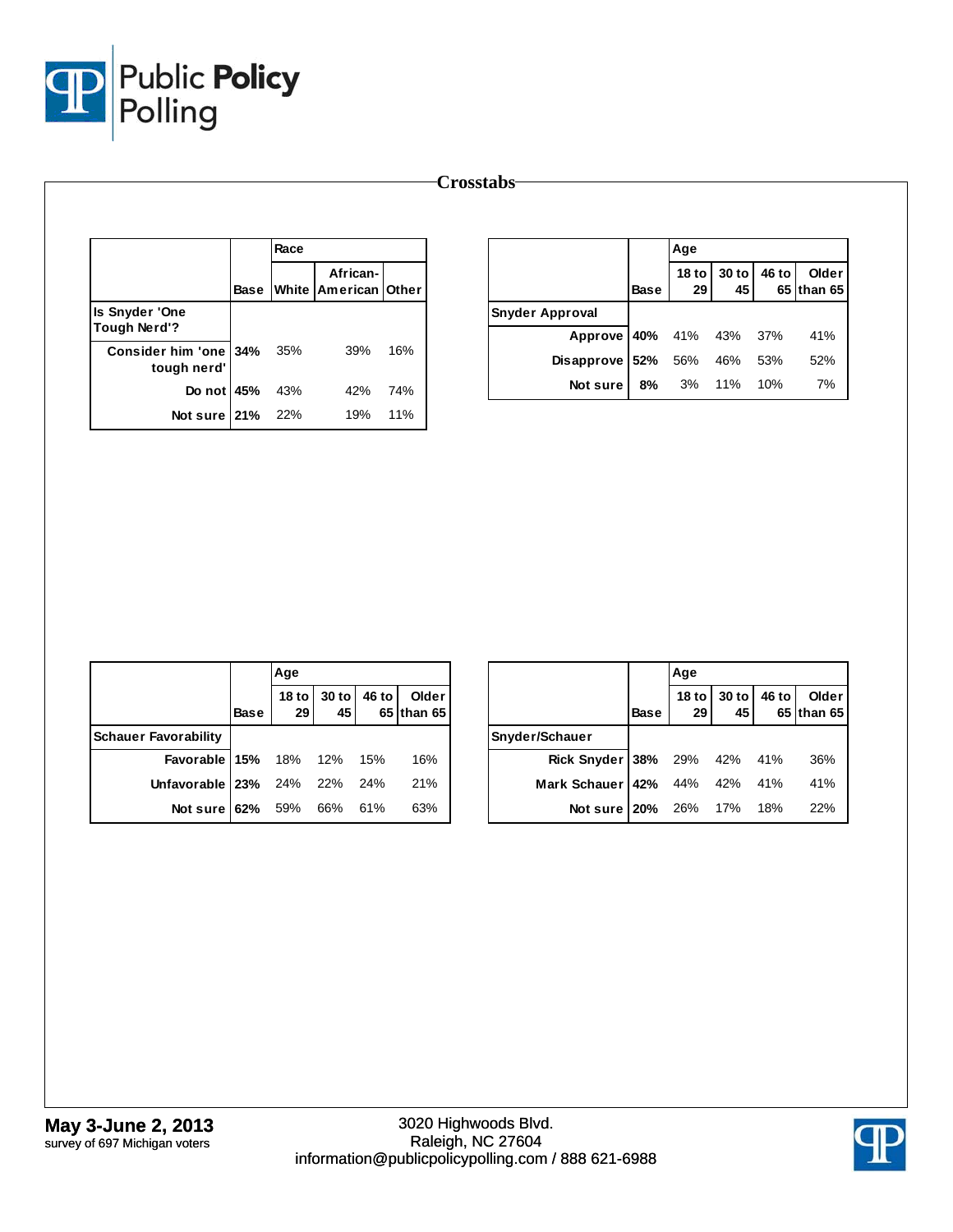

|                                            |             | Age                    |             |       |                     |                          |             | Age                 |               |       |                     |
|--------------------------------------------|-------------|------------------------|-------------|-------|---------------------|--------------------------|-------------|---------------------|---------------|-------|---------------------|
|                                            | <b>Base</b> | 18 <sub>to</sub><br>29 | 30 to<br>45 | 46 to | Older<br>65 than 65 |                          | <b>Base</b> | 18 to $\vert$<br>29 | $30$ to<br>45 | 46 to | Older<br>65 than 65 |
| Support/Oppose<br><b>Right to Work Law</b> |             |                        |             |       |                     | Leg Dems<br>Favorability |             |                     |               |       |                     |
| Support 40%                                |             | 35%                    | 38%         | 42%   | 42%                 | Favorable                | 38%         | 48%                 | 30%           | 36%   | 39%                 |
| Oppose 50%                                 |             | 59%                    | 48%         | 49%   | 47%                 | Unfavorable              | 143%        | 35%                 | 51%           | 46%   | 38%                 |
| Not sure 10%                               |             | 6%                     | 14%         | 10%   | 11%                 | Not sure                 | 19%         | 17%                 | 19%           | 18%   | 22%                 |

|                             |      | Age |                            |                         |
|-----------------------------|------|-----|----------------------------|-------------------------|
|                             | Base |     | 18 to 30 to 46 to 29 45 65 | Older<br>$65$ than $65$ |
| Leg GOP Favorability        |      |     |                            |                         |
| Favorable 27% 30% 19% 28%   |      |     |                            | 29%                     |
| Unfavorable 59% 48% 71% 58% |      |     |                            | 57%                     |
| Not sure 14% 22% 10% 14%    |      |     |                            | 14%                     |

|                            |             | Age |                            |  |                     |  |  |  |
|----------------------------|-------------|-----|----------------------------|--|---------------------|--|--|--|
|                            | <b>Base</b> |     | 18 to 30 to 46 to 29 45 65 |  | Older<br>65 than 65 |  |  |  |
| Generic Leg. Ballot        |             |     |                            |  |                     |  |  |  |
| Democrat 48% 58% 43% 45%   |             |     |                            |  | 50%                 |  |  |  |
| Republican 38% 29% 45% 40% |             |     |                            |  | 35%                 |  |  |  |
| Not sure 14% 13% 12% 15%   |             |     |                            |  | 15%                 |  |  |  |